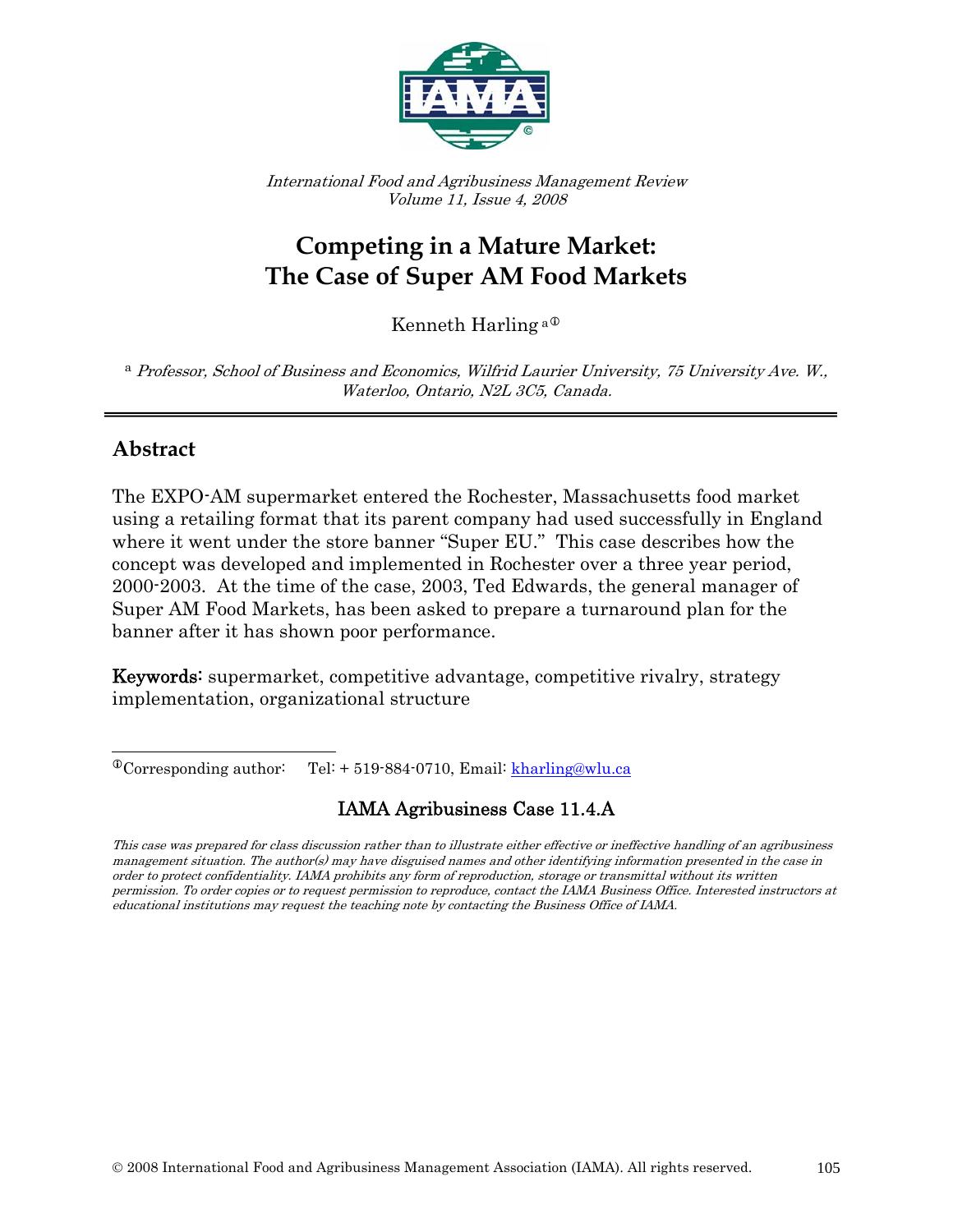## **Introduction**

Ted Edwards, General Manager of a supermarket banner called "Super AM," was leaving his office on March 14, 2003 when the phone rang. He picked up the receiver and heard Brian Davis, his superior and the President of EXPO AM say:

Ted, I just met with Mr. Schuh. In the meeting we reviewed Super AM's performance. As you know, your two stores have cost over \$5 million in development costs and operating losses since the banner started. Last year alone they lost nearly \$3 million on operations in fiscal 2002.

Mr. Schuh wants Super AM profitable within the six months. He said, "Either Edwards fixes the problem or we will." He wants a turnaround plan on his desk first thing Friday, March 21st. That gives you a week. Let's discuss your draft plan at 8:00 AM on Tuesday morning. We'll go through it to make sure that it will satisfy Mr. Schuh. I don't need to tell you how important this is to your career.

As a banner, Super AM had several stores operating under a common name and a common merchandising mix. By the end of 2002 it consisted of two supermarkets in Rochester, Massachusetts. Another store was to open in July 2003, followed by three more. By the end of 2005 the banner's sales were budgeted to be \$39 million per year.

## **The Rochester Market**

Rochester, a town of 182,000 people, was an hour's drive from Boston, Massachusetts which had 600,000 people. Six million people lived within an hour of Rochester. Its population was growing at a rate of four percent per year while Boston's population was declining due to out-migration.

Rochester was divided culturally. The east side had a large German and Dutch population which valued their traditional, conservative city atmosphere and patronized retailers providing traditional products at good prices. The west side had a more cosmopolitan population, the result of the university and the financial industry located there. The disposable income on the east side of Rochester was ten percent lower and its residents spent 17 percent less on food prepared outside the home. All customers in Rochester shared similar interests with other US food shoppers when choosing their supermarket.

### Competitors

The competition in Rochester had evolved. In 1990 Rochester was well served by two independent grocers, Alberts and Shop Smart. Massachusetts's largest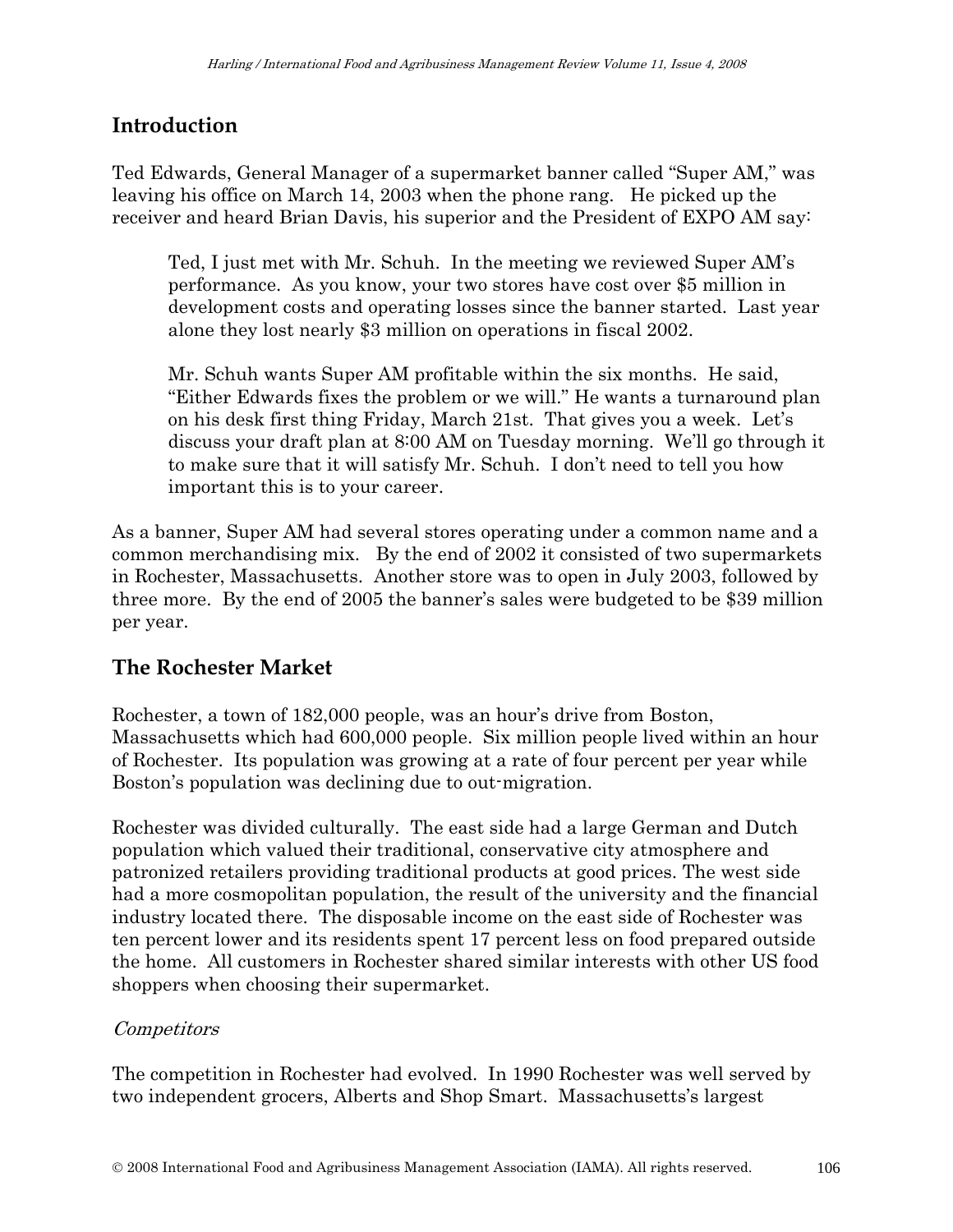supermarket chains entered the Rochester market in the 1980s but all left after finding that their competitive offers were insufficient to attract business away from the independents.

In the mid 1990s the independent chains were purchased by food chains: National purchased Alberts and Franklins purchased Shop Smart. Both were large chains that incorporated the former independents in their organizations as separate divisions with their own management and merchandising. Rivalry between the two chains resulted in one of the lowest-cost food baskets in the state and high levels of service. Workers bagging groceries at checkouts were common in Rochester but rare elsewhere in the state. Also, shoppers in Rochester spent 15-20 percent less time in waiting checkout lines than in Boston. Shoppers in Rochester had very few complaints about their choice of supermarkets.

Of the 20 supermarkets in Rochester in 2002 (See Exhibit 1 for store locations), Alberts had twelve stores. Seven were large conventional stores (55,000 square feet) and five were smaller stores (25,000 square feet). All had high sales volumes relative to their size. Their unionized workers received pay slightly below average for the state and there were few union work rules. All stores were well-located and provided good customer service throughout. Shoppers occasionally complained about cleanliness, lighting, and shortages of advertised products. Alberts' longterm strategy was to develop much larger stores (95,000 square feet) that could provide shoppers with one stop shopping for food, nonfoods and services. Less successful stores would be closed as the larger stores opened.

EXPO-AM had opened a Super Center on Liberty Road in 1998. It was the largest store in the market at 155,000 square feet and carried an extensive selection of food and non-food products. This banner was owned by National but operated independently from Alberts. National opened it to dissuade Wal-Mart from entering the market. Although Super Center stores were successful elsewhere in the United States, this store had little success in Rochester. National closed it in 2000 and reopened it in 2001 as a large Alberts supermarket selling food and drugs (Store A1 in Exhibit 1) and a Discounter's store selling non-food products.

Shop Smart's seven food stores varied considerably in size and sales volume. They were staffed by non-unionized workers. Shoppers appreciated the friendly, helpful customer service reflected in part by the many baggers at the checkouts. Shop Smart maintained its profitability in recent years by minimizing new investment and devoting 35 percent of its selling floor space to non-food items. Its stores needed large capital expenditures to make then as attractive as Alberts but it was unclear whether the new owner would make these investment.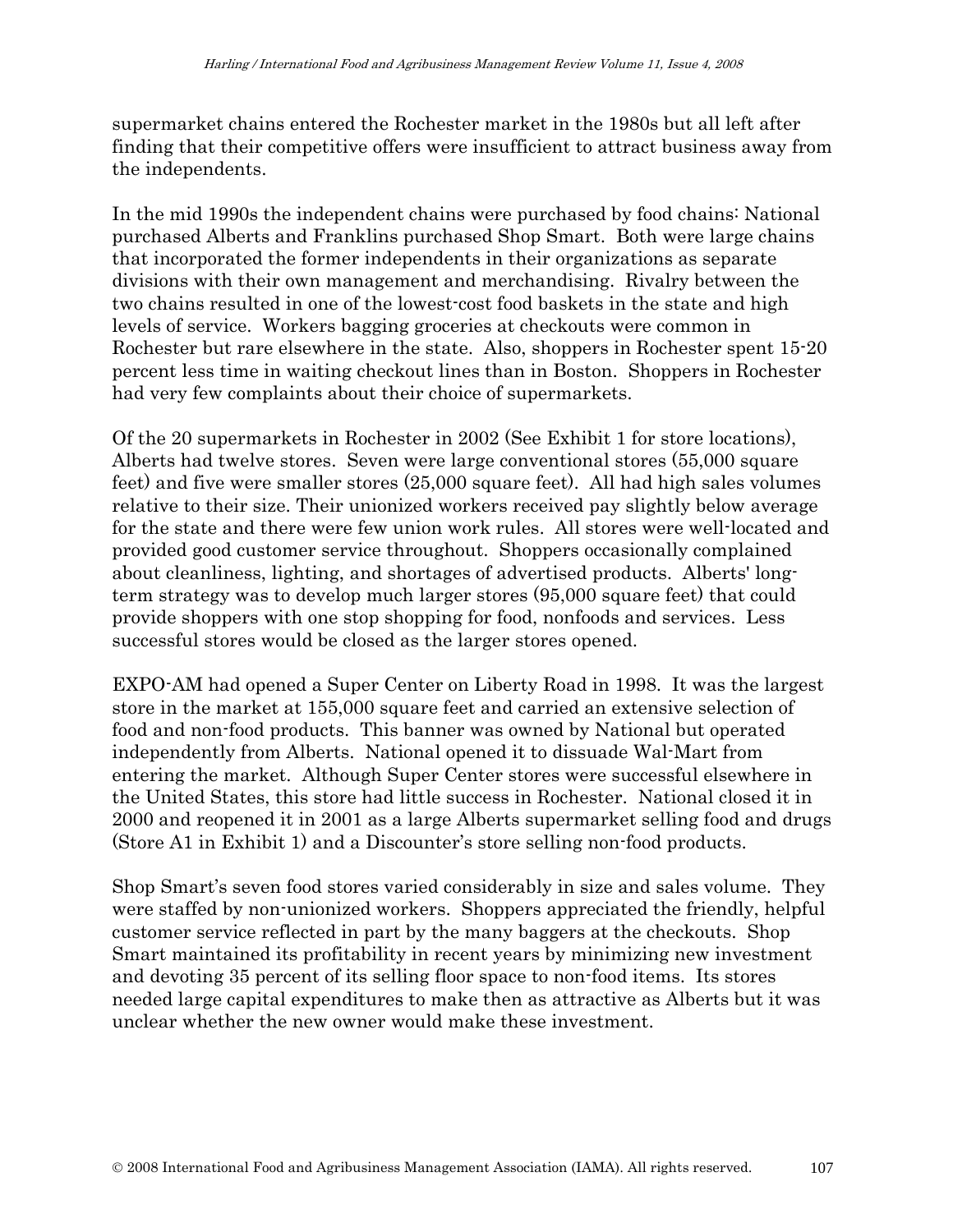

Exhibit 1: A Map of Supermarket Locations in Rochester, 2002

Where: A is an Alberts supermarket SS is a Shop Smart supermarket SAM is a Super-AM supermarket

### **EXPO-AM**

EXPO-AM was the U.S. operating division of EXPO-EU, a European supermarket chain which had 686 supermarkets operating under various banners across Europe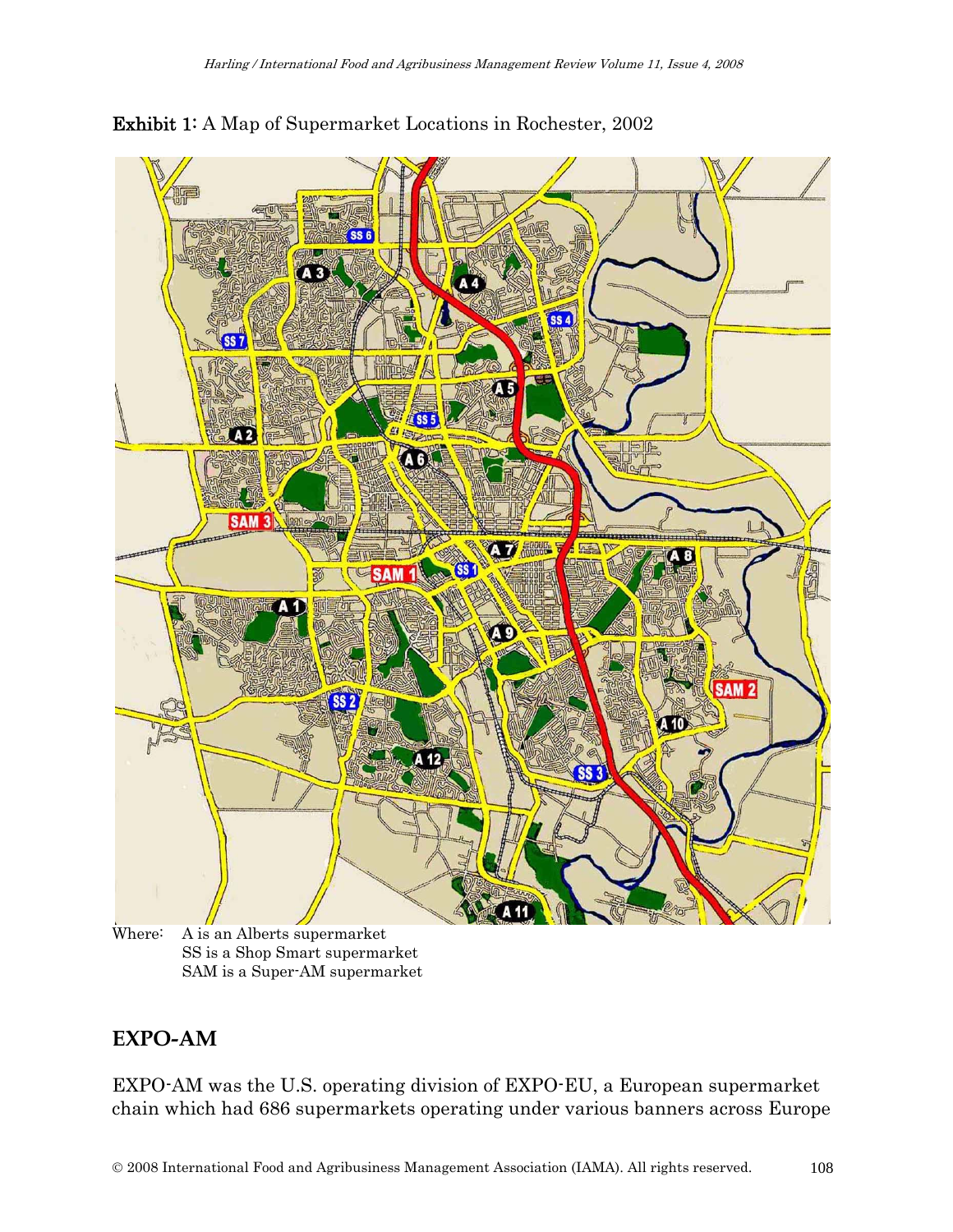including ASBN, EXPO, Gluveld Markts, and Super EU. In 2000 EXPO-AM had sales of \$3.5 billion which produced before-tax-profits of \$66 million. The company was headquartered in Boston and had 197 stores. EXPO-AM's workers had been unionized 50 years earlier. They received full union rates and management considered the work rules restrictive. In a typical EXPO-AM store full time workers accounted for 50 percent of total hours and 67 percent of the labor cost.

### Evolving Strategy

Before 1995 EXPO-AM focused on opening new food stores in suburban areas. It was never the price or service leader. Instead it offered weekly specials at low prices in neat, clean stores. It maintained its profitability through excellent merchandising and strict control of costs.

By 1995 urban growth was slower and customers were more selective. Management recognized that different merchandising, pricing and identities were needed to appeal to different market segments. To offer this management started acquiring regional chains with good locations and strong consumer franchises. The chain's name was maintained but store operations were consolidated under one management and all merchandising was centralized at head office so that costs were kept low.

By 2002 the share of total supermarket sales in the state held by food chains had declined by 0.2 percent each year for the previous five years. Each one percent drop in market share represented a loss of \$200 million in sales. Independentlyowned supermarkets were successfully challenging many of chains because they operated with low cost, non-unionized labor. They provided superior customer service, competitive pricing and a pleasant store environment.

EXPO-AM had the highest share of supermarket sales in Massachusetts in 2002 at 64 percent. Management had been able to mask the continuing decline in sales of 1.5 percent per year in its original stores through acquisitions but top management realized it had to address its declining competitiveness.

#### Top Management

The management team at EXPO-AM was lead by Hans Schuh, 48. He became the Chairman and Chief Executive Officer at the end of 2002. For five years before that he had been Senior Vice President of Operations with Mammoth Food Markets, a very successful food retailer in the southeastern US. On his appointment, EXPO's headquarters in Europe gave him a dual mandate. First he had to ensure the smooth and effective integration of the recently acquired Cubbies Food Mart operations into EXPO-AM operations. Second, he had to correct the erosion of sales and profits at the existing EXPO-AM stores. Schuh was assisted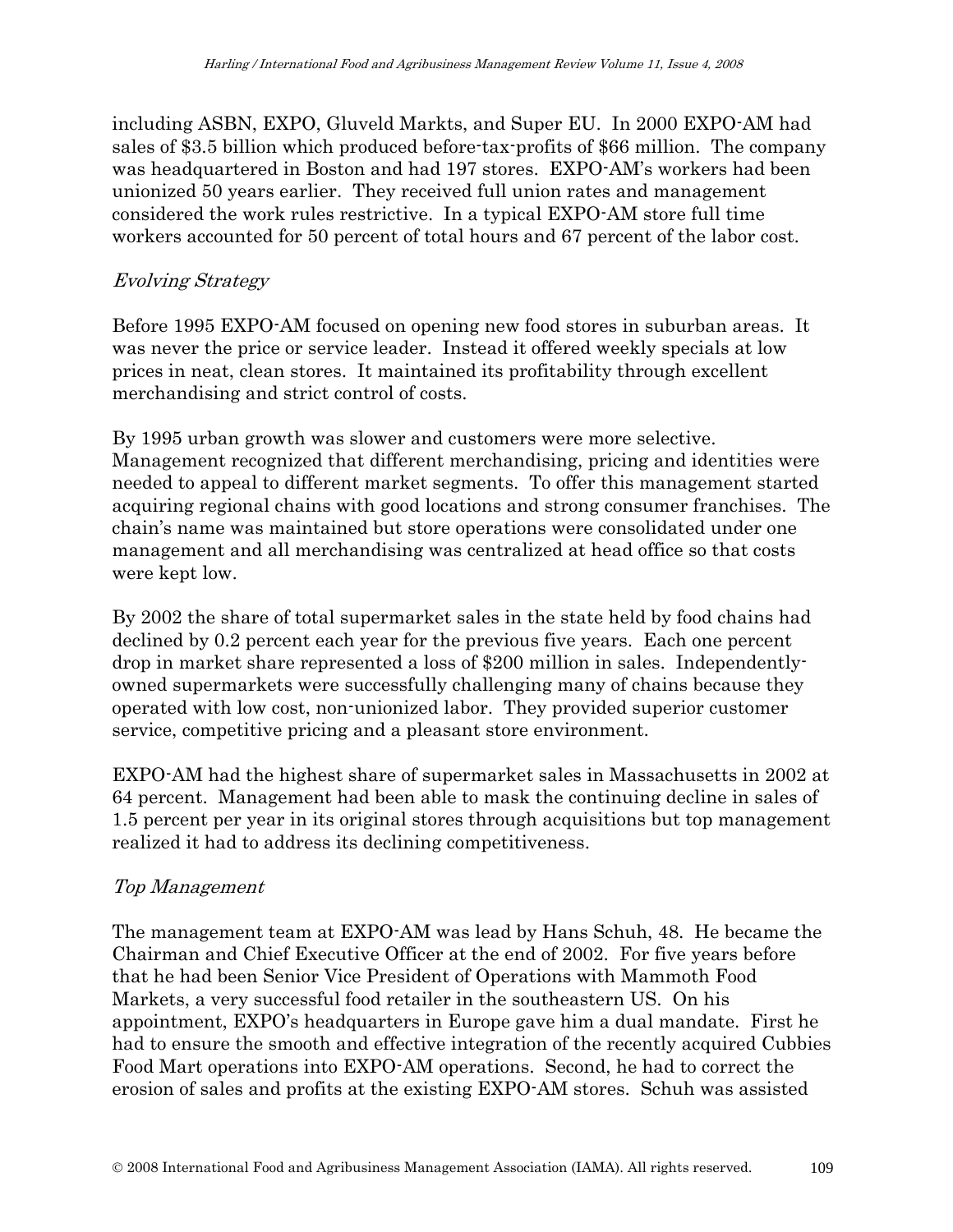#### Exhibit 2: Organizational Structure of EXPO-AM, 2001



Source: Company record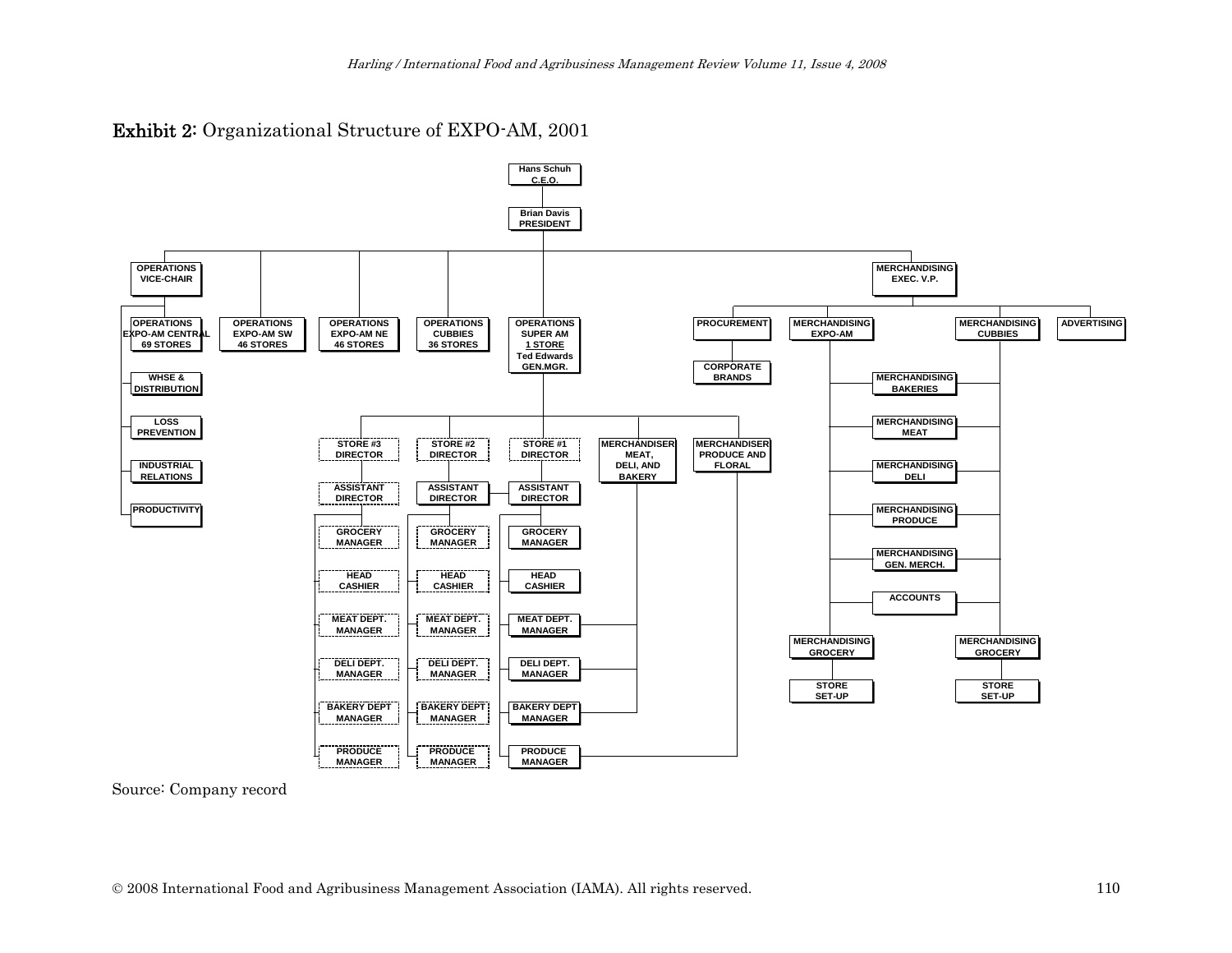by Brian Davis, 45, who became President of EXPO-AM in mid 2001. He replaced Ingo Perez who was recognized throughout the organization as a talented merchandiser.

#### Organizational Structure

The organizational structure of EXPO-AM had three main parts: administrative management, merchandizing management and operations management (Exhibit 2). Administrative management looked after the strategy of the business, including the retail formats (banners) used and the markets served. It also looked after the management of human resources and finance of the business.

Merchandising management was responsible for buying the merchandise sold in the stores, controlling its space allocation in the stores, and setting the pricing and promotion of it. It also advised stores how to retail products effectively. Merchandising was centralized at headquarters in Boston. It was a profit center which made money by buying groceries and transferring these at cost-plus to store operations. Merchandising bolstered its total profit by purchasing large volumes so it got greater discounts. It furthered enhanced its profit by collecting allowances from food product manufacturers for a variety of reasons.

Operations management was responsible for handling products, including warehousing and distribution of products and all activities in the stores. Regional managers had individual store managers and maintenance services reporting to them. Individual store managers, called directors, were responsible for the profitability of the stores they managed. The profitability of stores was strongly influenced by the competitive situation each faced. The largest cost the directors controlled was labor which accounted for 65 percent of variable cost of a store.

## **Developing Super AM**

In 1999 top management of EXPO-AM was looking for a new merchandising approach that would allow its traditional stores to become more profitable. Following the suggestion of top management in EXPO-EU, it looked at a recently proven model used in England—Super EU.

### The European Model

The Super EU banner was developed by a division operating 65 supermarkets, a warehouse, and a central office in London. The division closed in 1996 after losing money for many years. Its management then worked out a new store layout and negotiated a unique labor/management agreement with its unionized labor. Under the new agreement which was known as the Gain Sharing Program (GSP), unionized employees were called "associates" and given a voice in how the stores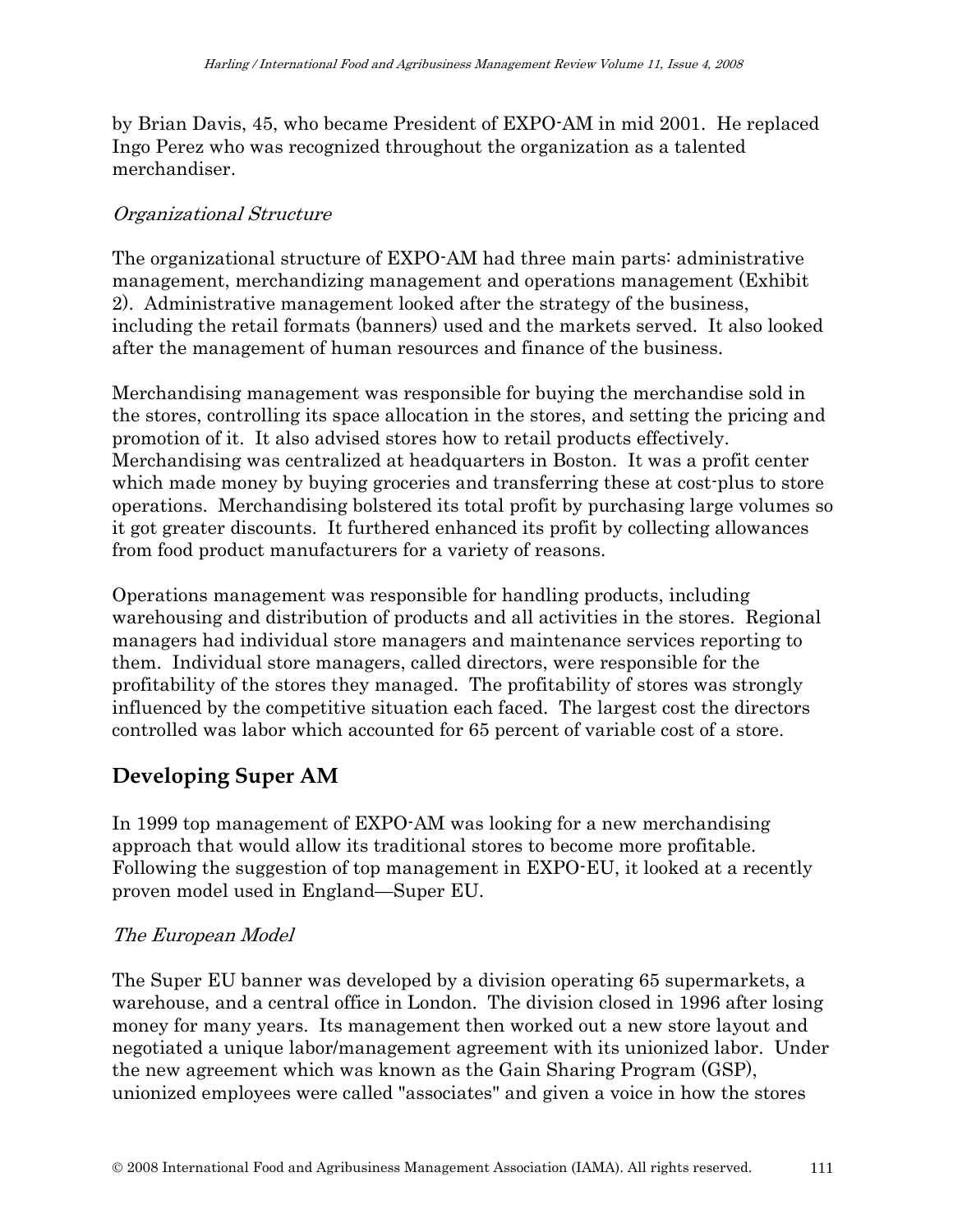were run. Their wages were 15 percent lower than before but they received an additional incentive bonus based on the relationship between the total wages of the store and the store's sales revenue. With successful execution, associates could earn slightly more than they had previously.

In 1997, the division restarted operations under the Super EU banner. Starting with 23 stores, by year end it was operating 35 stores. By 2001 it was EXPO's most profitable divisions and had 140 stores across England. EXPO's Annual Report stated: "The Gain Sharing Program in an entrepreneurial environment translates into high morale, outstanding customer service, and an atmosphere of neighborliness." All Super EU stores qualified for bonuses and 28 percent exceeded expected savings between 1997 and 2001, providing employees with above standard bonuses.

### The American Version

Ingo Perez gave Dave Philips, Executive Vice President of Merchandising at EXPO-AM, responsibility for testing whether the Super EU model would make sense in the U.S. The model was attractive because it could reduce store labor costs significantly. Management estimated that the Super EU approach in Massachusetts would save it over \$500,000 per year in direct labor costs and fringe benefits for the average EXPO-AM store (Exhibit 3). Moreover, a new store banner

Exhibit 3: Comparison of Head and Wages Costs: Using Different Approaches to Labor, 2000

|                                       | <b>EXPO-AM</b> | Super-AM     |
|---------------------------------------|----------------|--------------|
| <b>Weekly Store Sales</b>             | \$258,000.00   | \$258,000.00 |
| Wage Cost Calculation                 |                |              |
| Breakdown of Weekly Labor Hours       |                |              |
| Total store hours                     | 2,150          | 2,150        |
| EXPO-AM Full Time Hours (28 X 37)     | 1,036          |              |
| Super-AM Full Time Hours (10 X 37)    |                | 370          |
| Part Time Hours (Total less Full Time | 1,114          | 1,780        |
| Hours)                                |                |              |
| Hourly Labor Costs Including Fringes  |                |              |
| EXPO-AM Full Time \$18.40/hour        | \$19,062.      |              |
| EXPO-AM Part Time \$10.25/hour        | \$11,419.      |              |
| Super AM Full Time \$14.70/hour       |                | \$5,439.     |
| Super AM Part Time \$7.75/hour        |                | \$13,795.    |
| Total Weekly Wage Cost                | \$30,481.      | \$19,234.    |
| Annual Savings in Using Super-AM      |                | \$584,839.   |
| Approach to Wages                     |                |              |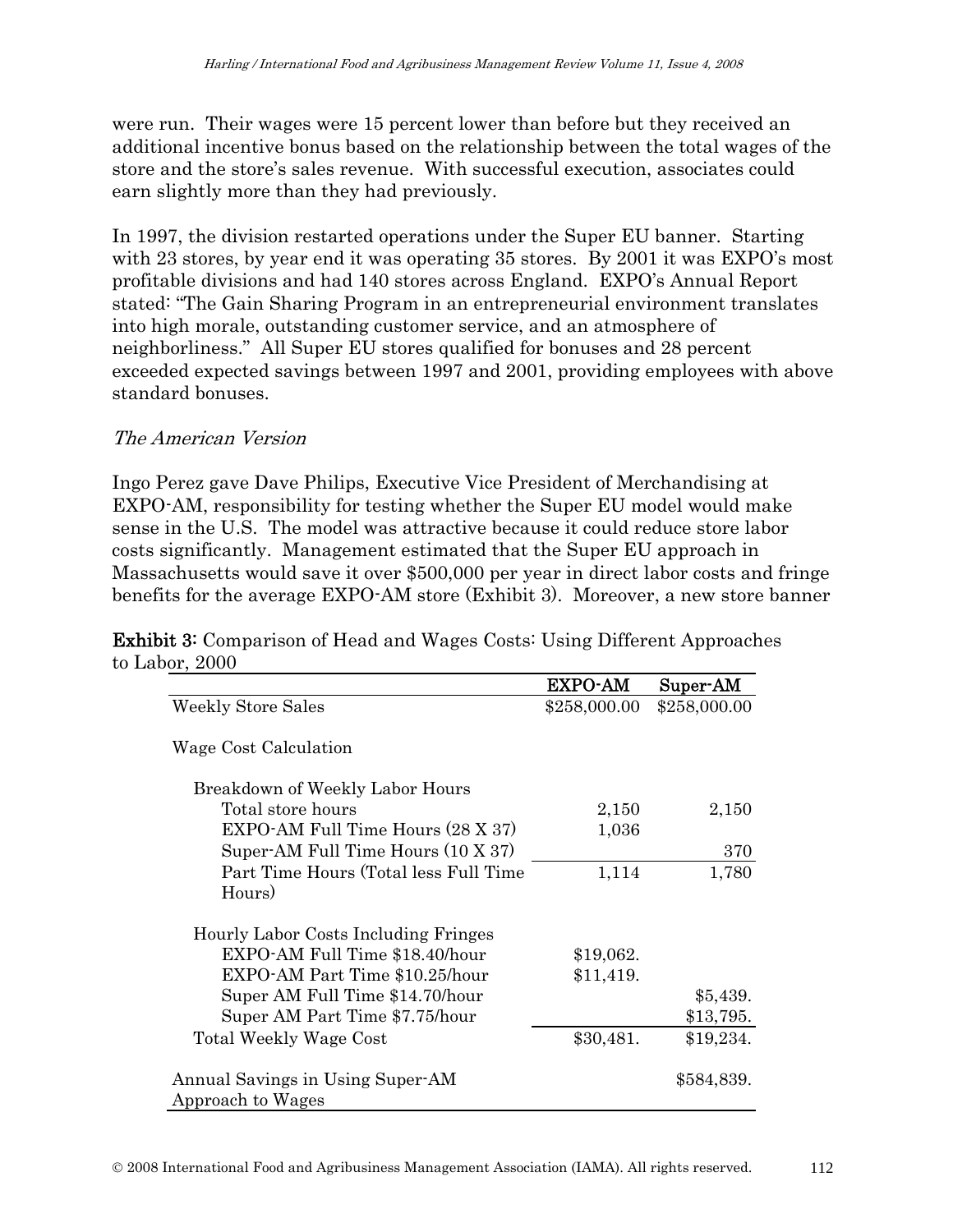would give EXPO-AM greater ability to match the local competition. Management decided to adopt the Super EU approach under the banner name "Super AM Food Markets." It anticipated that five or six stores would be needed for the banner to break even.

Exhibit 4: Calculating the Incentive under the Gain Sharing Plan

Definitions: Total Wages  $=$  Hourly Rate  $+$  Fringe Rate for All Employees Total Productive Wages = Total Wages - Management Wages Labor Rate = Total Productive Wages / Total Store Sales

The bonus pool is calculated on the basis of a sliding scale as illustrated below:



#### An Example:

|            | 1.) Store 1 finishes the year with:      |
|------------|------------------------------------------|
| Sales      | $=$ \$13,416,000                         |
| Wages      | $=$ \$1,000,168                          |
| Labor Rate | $= 7.45$ percent                         |
| Bonus Pool | $= $13,416,000*2.3$ percent = \$308,568. |

- 2.) A Full Time employee's wages at Store 1 are: \$34,000/yr or 3.40 percent of the store's Total Wages
- 3.) Employee's bonus is:  $$308,568*0.0340 = $10,491$

The first and necessary step for the model to work was to get a new labor agreement with EXPO-AM's unionized work force. Philips, working with EXPO-AM's Industrial Relations department, negotiated an agreement with the Food Workers' Union. The new agreement was signed in June 0f 2000. The conditions were as follow: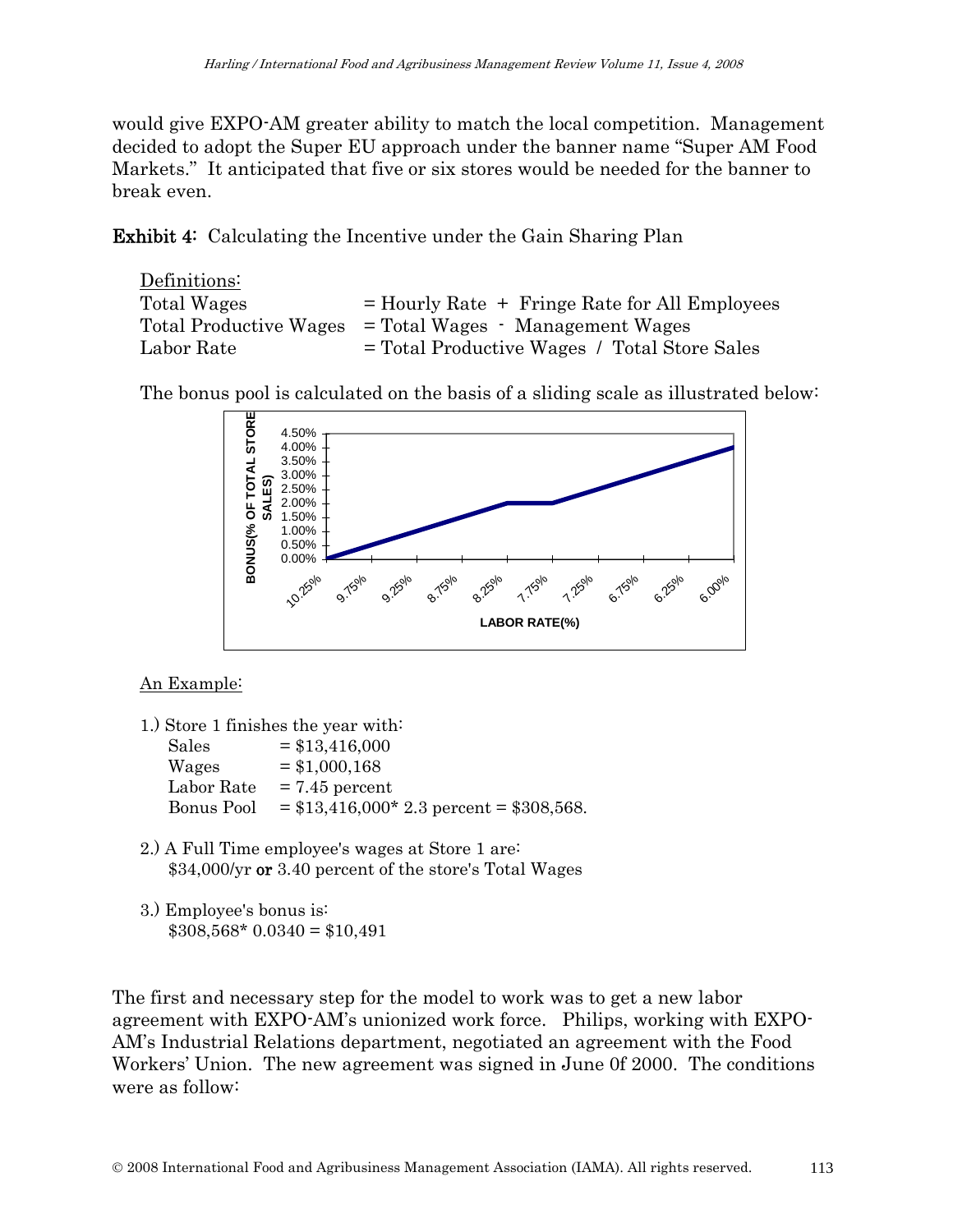- 1. Full Time store employees would become "associates" because they would contribute ideas on the management of stores.
- 2. For each \$25,000 in weekly sales, the Super AM store was required to have one full time associate—in EXPO-AM stores one was required for every \$10,000 in weekly sales.
- 3. Each Super AM store would have its own seniority system, eliminating transfer of associates from other EXPO-AM banners except for promotional reasons.
- 4. Super AM pay rates for associates would be 20 percent under those scheduled in EXPO-AM's labor agreements.
- 5. A GSP process would be in place in each Super AM store.
- 6. All associates in each Super AM store would share in an annual bonus. The size of the bonus pool would be based on a store's total annual labor cost relative to sales revenue. (Exhibit 4 presents more detail).

The new approach reduced each store's labor complement to 10 full time employees. EXPO-AM had never operated a store with so few full time employees but this was the only way to decrease full time hours to 25 percent of total hours.

Under the GSP process associates were encouraged to contribute ideas for better managing the business. These ideas and issues were discussed and acted upon at the lowest possible organizational level. Matters only went higher when solutions affected or required agreement from those outside the group involved. The forum for discussing ideas and issues was a series of meetings was held on a regular basis (Exhibit 5). The first and lowest level meeting was at the departmental level in the store. The second level was at the store level. The third level of meeting was at the regional level and results were to be known at the store level within two weeks of this meeting. The fourth meeting was at the head office of EXPO-AM.

## **Super AM's Fit in Rochester**

EXPO-AM's management chose to first use the Super AM model in Rochester for several reasons. First, it had no stores in Rochester—its closest EXPO-AM stores were in Ridgemount (7 miles away), Plymouth (15 miles away), and Peru (24 miles away). Second, management reasoned if this approach could compete in this highly competitive market, it would work in any market. Third, Rochester was less well served than other markets with one supermarket per 10,0050 residents while Boston had one per 8,970 residents and Worcester had one per 7,810 residents. Management calculated the Rochester had the potential for at least four additional supermarkets based on the number of stores per capita and projected population growth.

EXPO-AM's management reasoned that Super AM would have a tactical pricing advantage over established competitors in Rochester. Competitors with more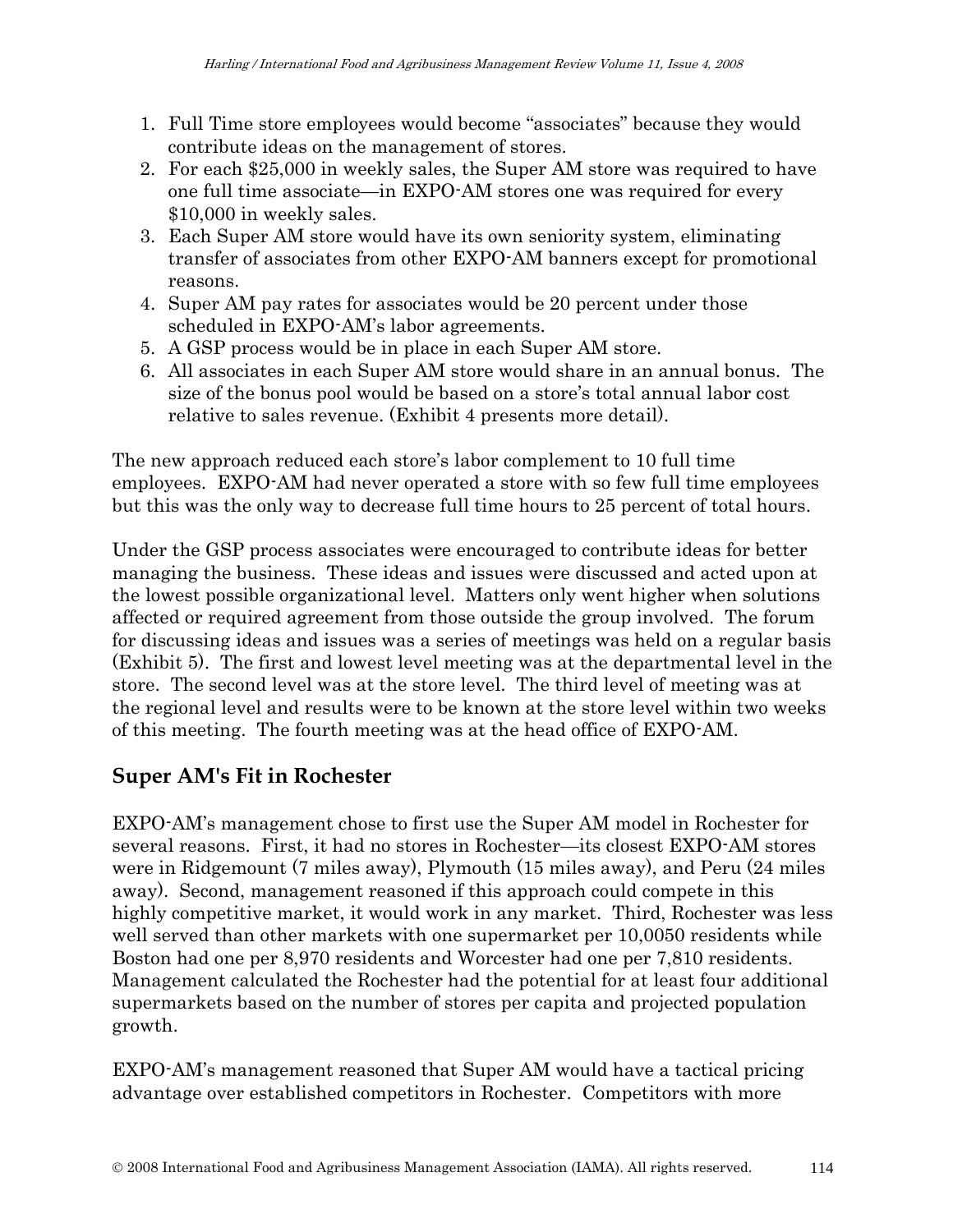#### Exhibit 5: The GSP Meeting Structure



**Duration:** Usually less than an hour.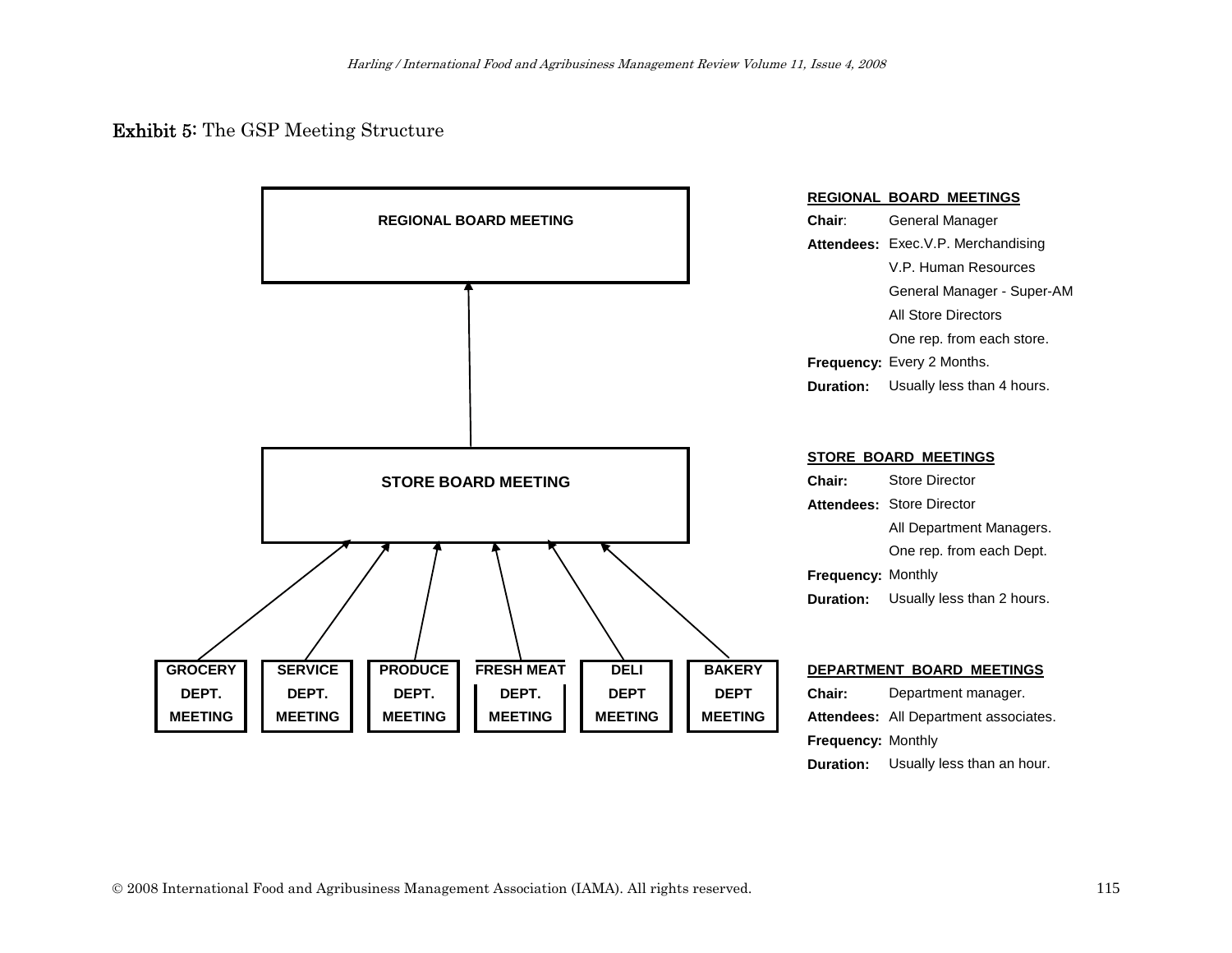stores would find it expensive to match its low prices and many price promotions because they sold much greater volumes.

#### Sizing up the Market

Philips had Edwards, then an employee in Merchandising, survey shoppers and examine competitors' stores in Rochester. His surveys showed that shoppers wanted more variety in goods, especially perishable products such as bakery goods and fresh fish, and better quality groceries. Shoppers saw Alberts as Rochester's quality leader and Shop Smart as its price leader. Edwards' surveys of store prices showed that Alberts was the lowest priced but that Shop Smart had a far more intense and visual in-store promotion using in-store price specials. These specials represented additional savings for regular customers but they were not large enough to be advertised in newspapers. Shoppers at each chain expressed tremendous consumer loyalty.

EXPO-AM needed sites for stores but established competitors already had the best sites. So it worked with a land developer which provided sites under ten year leases. The site for Store 1 (SAM 1 in Exhibit 1) was created by assembling land in a developed part of town. This made it an expensive site. The site for Store 2 was on the east side of town in an "immature" market but management concluded that new home construction would soon produce the population needed to support a store. It would face competition from a mid-sized Alberts' store approximately 1.5 miles closer to the center of town. The site for Store 3 on Liberty road on the west side of Rochester where population density was sufficient to support a store and more housing was being constructed nearby. The challenge with the site was that it was on a major road which made it expensive. Also, Alberts' two most successful stores in Rochester were also located along this road. Site development still had to find sites for two additional stores.

#### Developing the Merchandising Format

Edwards picked up a recent article from his desk and scanned through a quote he had highlighted in it. Gary Primus, president of the Boston-based Distribution Northeast Inc., a buying group for 3,000 independent food retailers across New England, was quoted as saying

The Rochester area is a very select market, different from anywhere else in the country. Anybody that's not local has a very difficult time... If you're a little better than the next guy, if you give your people a reason to shop at your place more often, you're going to make some money. But anybody who tells you there's big money to be made in the region is just whistling Dixie.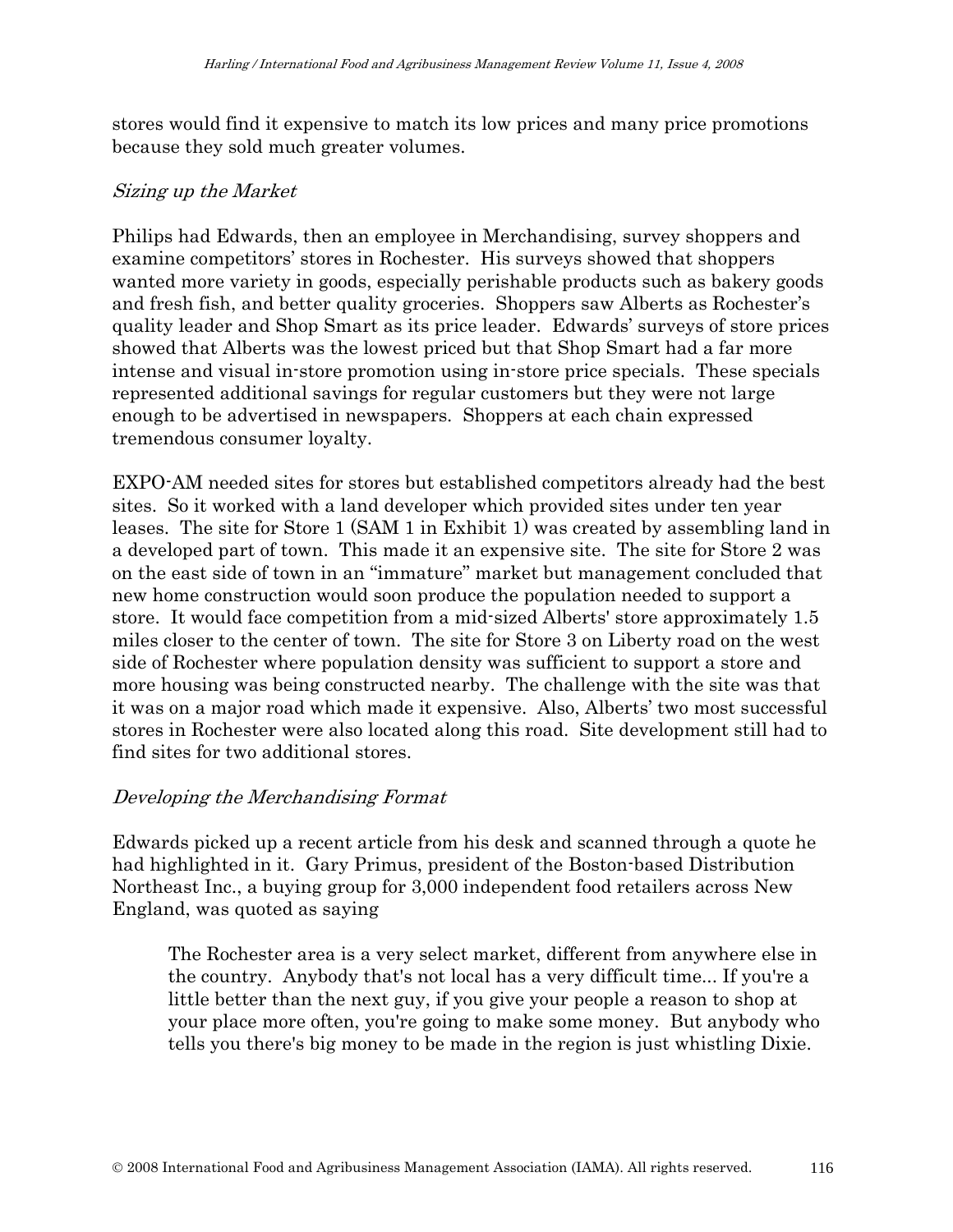|                                  | Alberts      | Shop<br>Smart  | Super<br>AM    | Comments regarding Super AM's strategy          |
|----------------------------------|--------------|----------------|----------------|-------------------------------------------------|
| <b>Consumer Base Advantages</b>  |              |                |                |                                                 |
| Advertising                      | $++$         | $+$            | $++$           | Same allotment to newspapers as Alberts         |
| <b>Customer Service</b>          | $\mathrm{+}$ | $++$           | $++$           | Friendly and fast                               |
| Every-day pricing                | $\ddot{}$    | $++$           | $++$           | In store specials and matching Albert's pricing |
| Environment                      | $\ddot{}$    |                | $++$           | Attractive since the newest store               |
| Hours of operation               |              | $\blacksquare$ | $+$            | Only store open 24 hours a day                  |
| Location                         | $++$         | $++$           | $\blacksquare$ | Only one store                                  |
| Quality of perishables           | $\mathrm{+}$ | $+$            | $++$           | Generous reduction and refund policy            |
| Variety                          | $^{++}$      | $+$            | $++$           | Many ethnic and few private label products      |
| Weekly features                  | $+$          |                | $++$           | Lots of specials, signifying "More for less"    |
| <b>Total Consumer Advantages</b> | 11           | 9              | 15             |                                                 |
| <b>Operational Based</b>         |              |                |                |                                                 |
| Advantages                       |              |                |                |                                                 |
| Advertising cost                 | $++$         | $+$            | $\blacksquare$ | No synergistic advantages since only one store  |
| Department margins               | $++$         | $++$           |                | Need better sales mix and more experience       |
| Occupancy costs                  | $\ddot{}$    | $++$           |                | High rent                                       |
| Wage costs                       |              |                |                |                                                 |
| Wage rate                        |              | $\ddot{}$      | $++$           | Contractual advantages                          |
| Productivity                     | $^{++}$      | $\ddot{}$      | $\blacksquare$ | New store = $New help = SLOW$                   |
| Total Operational                | 7            | 7              | $\overline{2}$ |                                                 |
| Advantages                       |              |                |                |                                                 |
| <b>Overall Advantages</b>        | 18           | 16             | 17             | Difficult opening position                      |

#### Exhibit 6: Comparison of Competitive Conditions in Rochester, July 2000\*

\* Where + indicates a favorable situation, and ++ a very favorable situation. Source: Prepared by Ted Edwards

Edwards designed a marketing mix for Super AM that looked attractive when compared with competitors (Exhibit 6). The store's layout was based on a store of 65,000 square feet (Exhibit 7). The layout would project an image of freshness and variety. Its produce counters would be the largest in the EXPO-AM chain, occupying over 15,000 square feet of the sales floor. The meat department of 4,500 square feet and the deli of 2,000 square feet would carry unique ethnic products. A complete in-store bakery department would occupy another 2,000 square feet and offer fresh baked goods daily. The dry grocery department, with 27,500 square feet, would include over 300 ethnic items not found in EXPO-AM stores. And the dairy department of 2,000 square feet would sell cheese from a local cheese factory in addition to regular brands. The rest of the square footage would be devoted to floral, frozen foods, health and beauty aids, pharmacy and service.

The pricing strategy was complex. Super AM tried to maintain comparable prices on produce and meat. To avoid price competition with Alberts, Super AM matched competitors' advertised special prices on basic grocery staples, bread, butter, cigarettes, eggs, milk, sugar, and tobacco. It maintained comparable prices on other items by checking competitors' prices a minimum of twice weekly.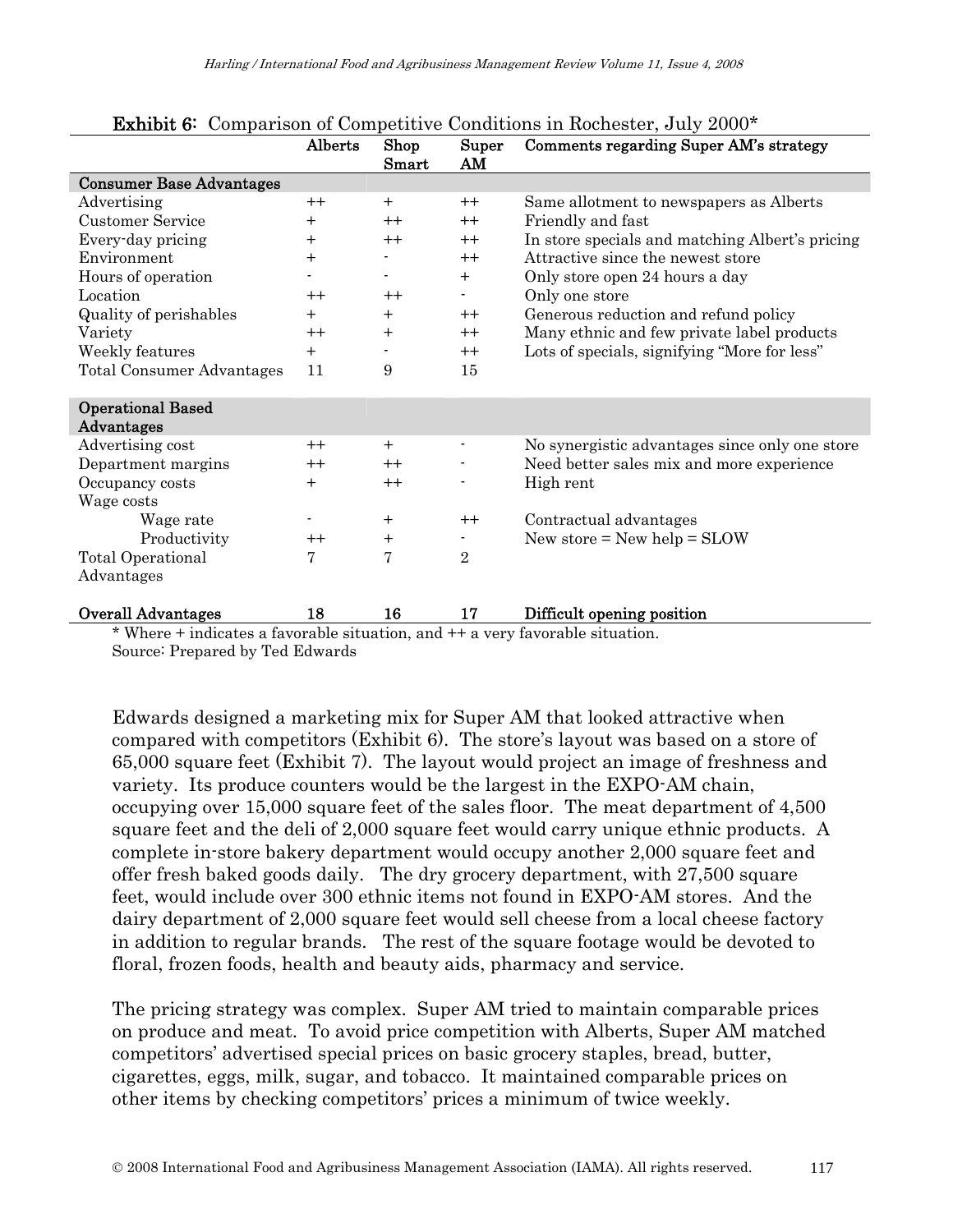

Exhibit 7: The layout of Super AM's Store 1, 2001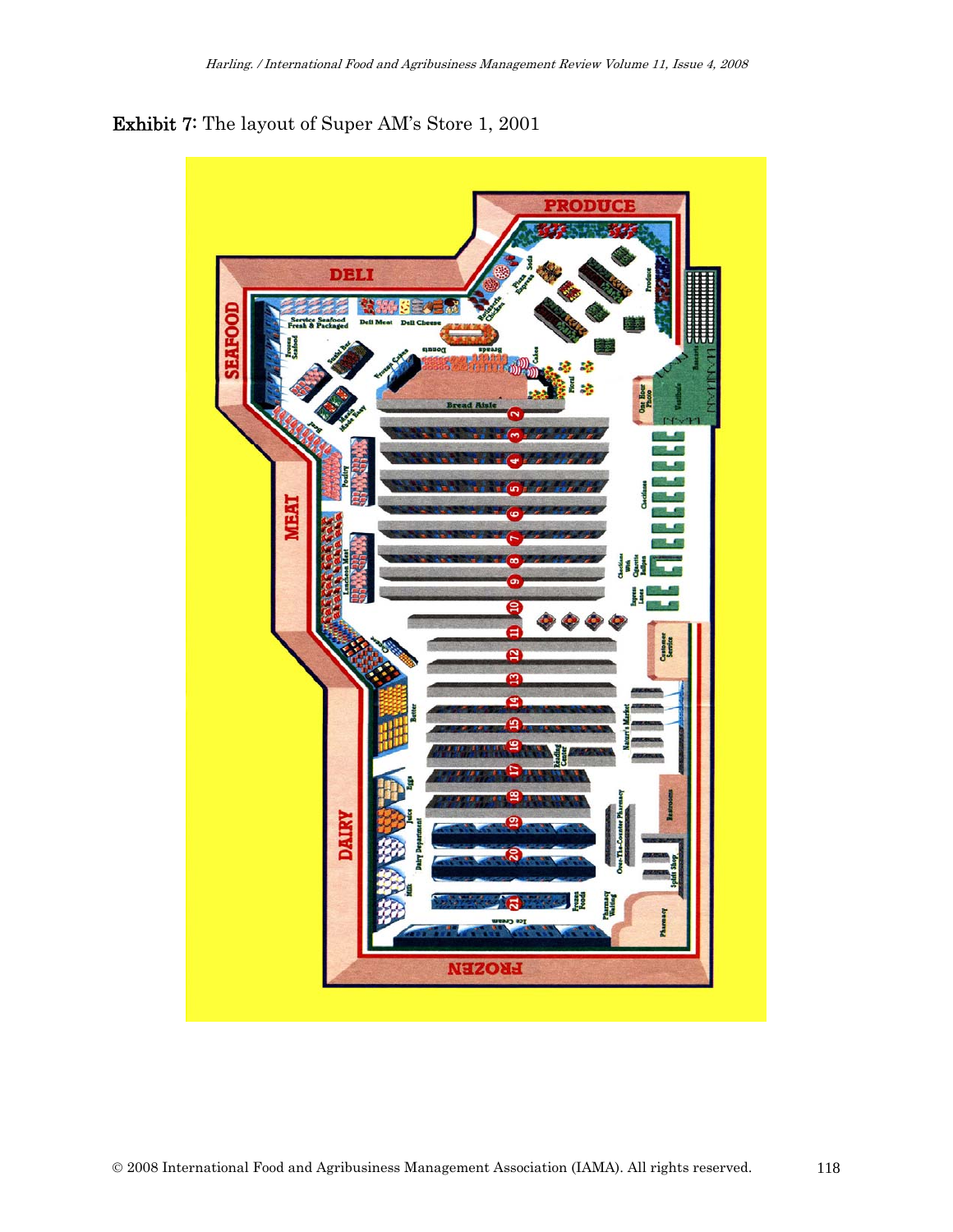To attract shoppers' attention, weekly advertised specials were priced below the advertised special prices of competitors. Promotions were printed in the local Rochester newspaper. This allowed Super AM to create its advertising two weeks before the printing date, and alter its copy up to 24 hours before the newspaper was printed. This allowed Super AM to keep its price promotions for meat and produce in line with cost fluctuations and to match competitors' advertising. In addition each store had a constant selection of at least 300 in-store (non-advertised) specials. These were well signed, creating the impression of extra value for shoppers.

Super AM also offered more service. There were more baggers at check out counters who were trained to be friendly, courteous and helpful. This included showing the customers where a product was, and handling refunds quickly and courteously. "Competitors might increase their workers at the checkouts but copying the workers' attitude will be difficult," said Edwards. The store demonstrated further its interest in customers by providing free coffee at the courtesy desk and a suggestion box near the checkouts.

For the shoppers' convenience, the store was open 24 hours a day six days a week instead of the 90 hours a week of the competitors.

### Building the Organizational Infrastructure

The Super AM format required changes in EXPO-AM's approach to both merchandising and store management. Super AM was given two merchandisers of its own to buy specialty and local products offered in its stores. These were shipped directly from suppliers to Super AM stores. Super AM's merchandisers could also draw product from EXPO-AM's merchandising operations, capturing the low cost due to high volume purchases. Super AM's merchandisers alone decided pricing and advertised weekly promotions. They were also given the authority to hire and fire store associates—in EXPO-AM this was the responsibility of the store manager. This meant that the store's department managers and associates were very attentive to what the merchandisers said.

Super-AM's store management was kept separate from that of other stores because the union agreement and the GSP process required a very different approach to management. As part of this approach, only Super AM's employees were allowed in its stores.

### Staffing Super AM

Philips was so pleased with Edwards work that he strongly encouraged Perez to appoint Edwards as general manager of Super AM. Although Edwards was only 32 year old, he had a wealth of experience at EXPO-AM, having worked for the company since he was 16. He had moved into store management upon graduation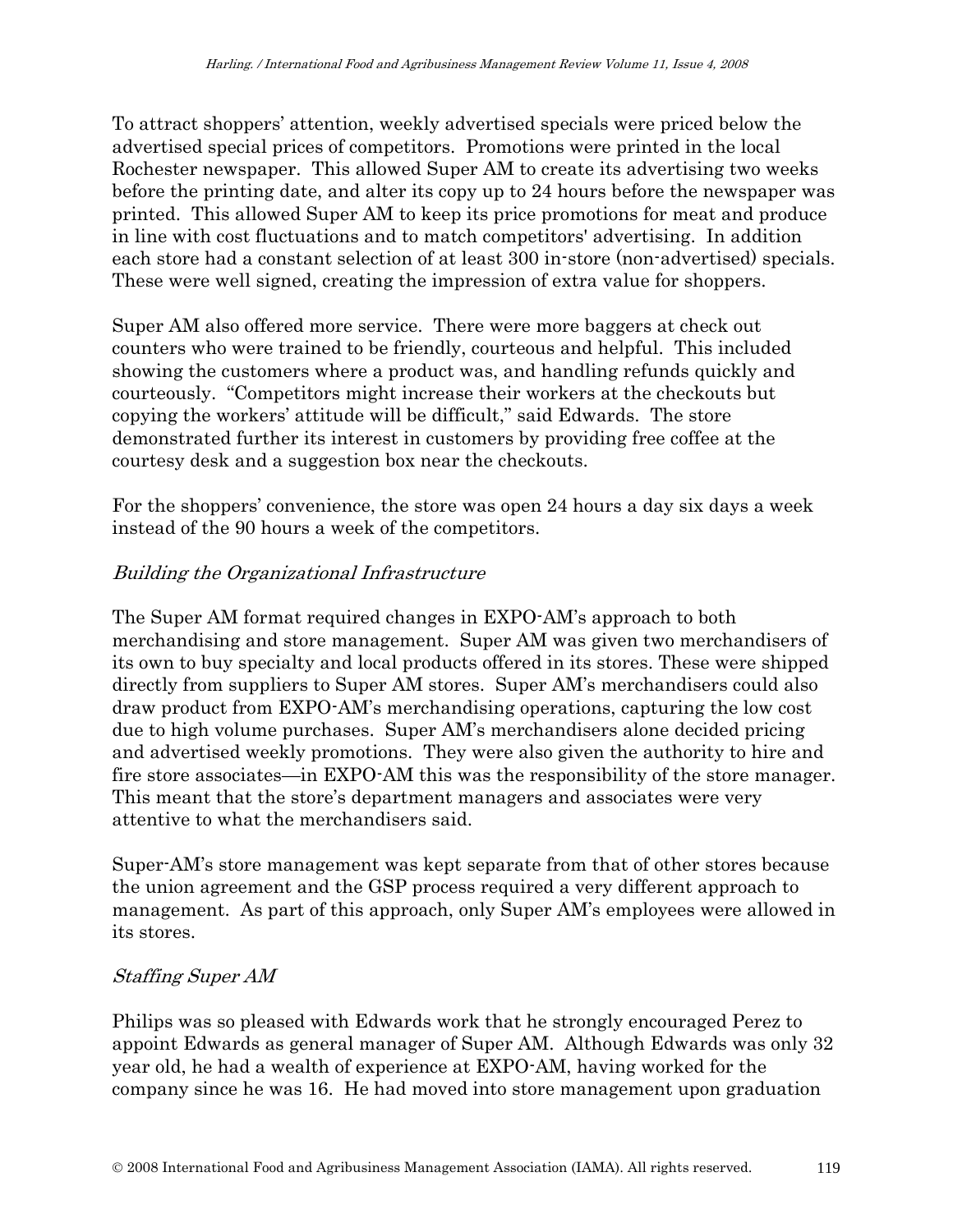from university. Within three years he was managing one of its busiest stores in Ridgemount. Edwards was then promoted to the head office in Boston where he ran the productivity department which managed store labor usage and performed time and motion studies. Edwards then spent two years in the merchandising department assembling weekly newspaper advertisements and flyers for EXPO-AM. A manager in EXPO-AM's headquarters commented, "Moving up this organization is very slow and it you make one mistake, you are gone. Edwards is one of the few successful fast trackers."

Perez made Edwards manager of Super AM in 2000. Edwards decided that three individuals could handle the merchandising responsibilities. He took charge of dry groceries, dairy and frozen food and all store promotions and weekly advertisements. The two other merchandisers were experienced merchandisers from EXPO-AM. He put one in charge of specialty products for the meat, deli, and bakery departments and the other in charge of special items for the produce and floral departments.

Edwards then developed the processes required to open and operate new stores. He tested the processes when he opened the first store, of which he became its director. He then he hired directors for each new stores as needed and worked with them to staff their stores.

Staffing the stores posed a challenge for several reasons. First employees had to manage more part time employees than was typical at EXPO-AM. And second, employees were developing the new store format, all the while serving demanding shoppers and competing against aggressive competitors. Edwards personally recruited 10 full-time associates for the first store: 2 assistant store directors, 5 department managers, and 3 others. Edwards commented on his approach:

With so few employees in the store, I had to get the best I could find. I was able to attract a core group from the store I had managed in Ridgemount. They were young, aggressive types who had not been infected with EXPO-AM's culture. Being young, they lacked the seniority needed for promotion in EXPO-AM. I was able to offer them department manager positions in which they had the potential to make more money than at present. But I also had to appeal to their egos to get them, telling them that I needed them to make it a success. My track record in the company gave me credibility. Many who joined me at Super AM were personal friends.

The Part time staff were recruited through job placement advertisements in state employment offices. Over 800 people responded and were interviewed 200 for part time jobs in the first store. We tested all of those selected for team and personality skills and checked their credentials carefully.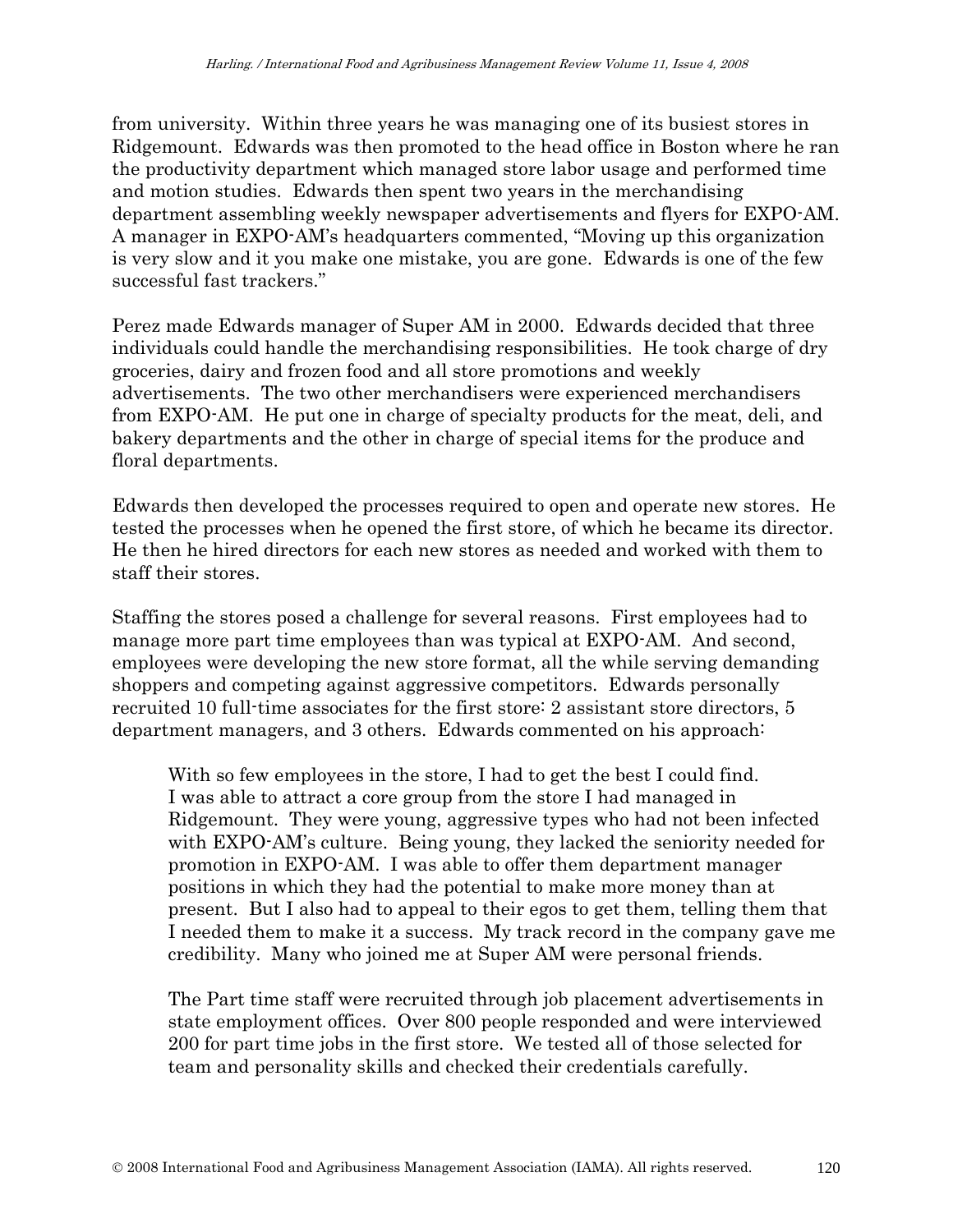All employees were trained for Super AM. Full time associates were given 30-40 hours in customer service and 20 hours of training in the concept of GSP. This compared with total training of 15-20 hours a new hire would receive in an EXPO-AM store. Part time workers were given 37 hours of training. This included training in the GSP procedures, how to handle fresh and value-added products, and customer service techniques.

The General Manager of EXPO-AM's Region 2 which included Ridgemount commented "I am sick of seeing Edwards around here. First I'm excluded from participating in the development the Super AM stores, then he recruits my best workers. I have pointed out to top management that they are making a big mistake but most are not listening."

## **Events in 2000**

The first Super AM store opened on Constitution Road in the center of Rochester at the end of November, 2000. Its total sales in the first week surpassed the sales of the grand opening of any prior EXPO-AM store.

## **Events in 2001**

Sales were nearly \$15 million and, though Super AM's first store had an operating loss of \$670,000, an incentive bonus pool of over \$60,000 was paid out to an enthusiastic group of associates at a banquet paid for by EXPO AM's headquarters.

Labor issues dogged the store over the year. First, twenty percent of Super AM's operating loss was attributed to inexperience employees. This problem was considered "solved" by year-end. A more serious problem was a result of the limited number of full time workers. It meant that the store was short of management when anyone was ill or went on vacation. And when employees were in the store, they were so busy training new part-time workers that they did not have enough time to perform ongoing maintenance. The time spent training part timers was especially onerous because of the high turnover of staff—on average part-timer workers only stayed for eight months. Exit interviews indicated that they were leaving because their starting wages were low. This problem could not be resolved by raising wages through merit increases because of restrictions in the labor agreement. Ironically, the first store had more employees than planned during the first year because some were being trained for the second store.

The GSP process worked well within the store, but personnel at the regional level had trouble adjusting to questions and suggestions from people at the store. For example, shoppers at Store 1 were often greeted with the smell of rotten fish. This happened because the prevailing winds blew the exhaust from fans in the seafood department across the roof of the building to the store entrance where the odor was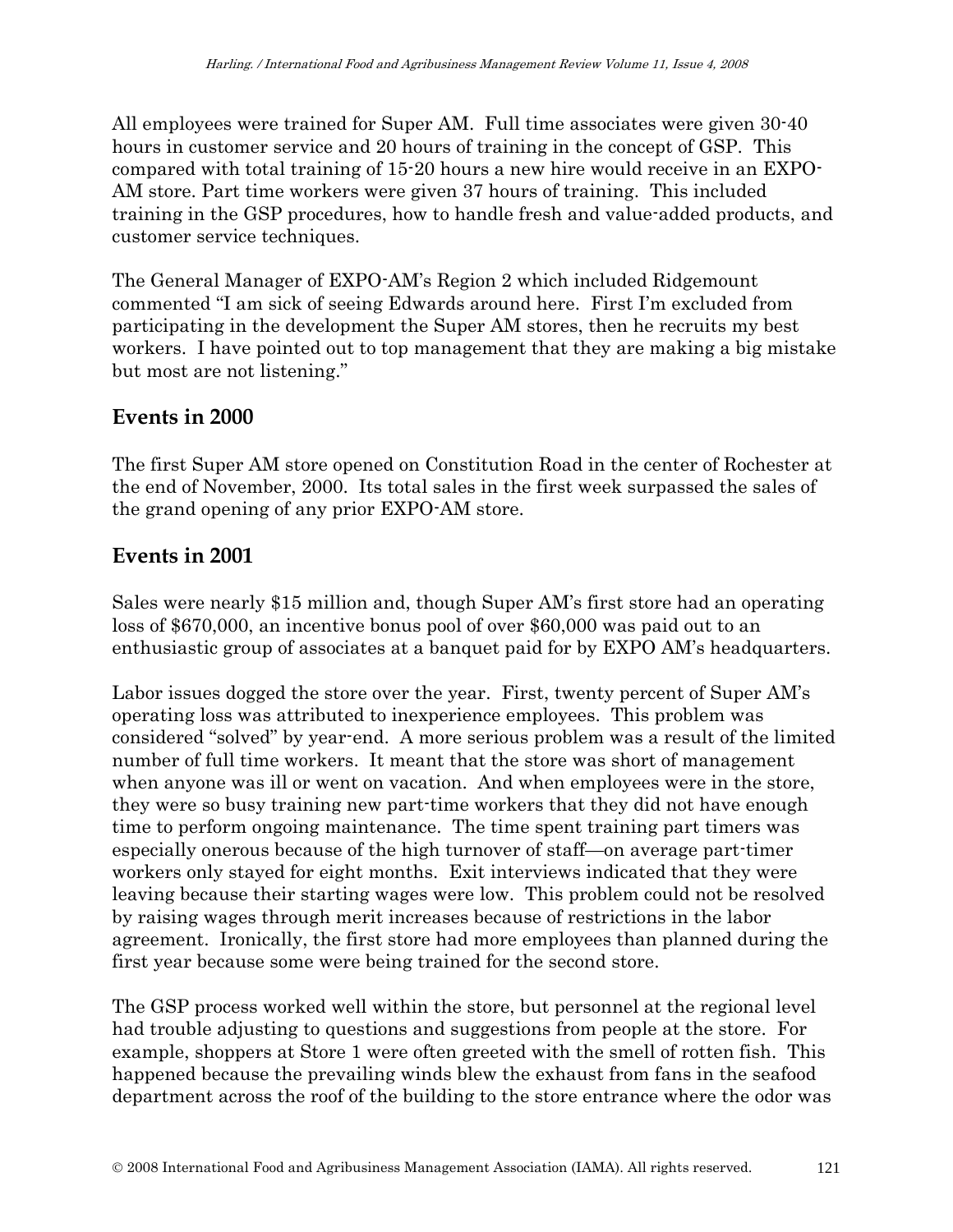sucked back into the store by the fans. The regional people responsible for buildings made the necessary physical adjustment to solve the problem only after three months of shoppers' complaints and associates' suggestions.

Other employees in the EXPO-AM started telling stories suggesting that Super AM was a "problem child." Once while in head office, Edwards overheard one vice president say to another executive "Super AM's departmental margins are so low, some weeks they could save money by just giving merchandise away."

Each of the major competitors responded in its own way to the entry of Super AM. Shop Smart reacted immediately by matching every one of Super AM's advertised prices—a very costly tactic for it. Alberts did not react until April, when it reopened the Super Center on Liberty Avenue as an Alberts Food and Drug combination store. Management at Alberts had been critical of the Super Center, its sister chain, for invading its hometown and now had a political and financial need to make the newly renovated site successful. It increased advertising, offered additional specials, and lowered prices. This brought back many previously disappointed customers, putting pressure on store margins at Super AM. Edwards lowered prices to maintain sales. Surveys conducted by Super AM indicated that it was having trouble attracting customers from Alberts, but good success attracting them from Shop Smart.

Edwards expressed disappointment when Perez left EXPO-AM to take a more senior position at Franklins. Perez was replaced by Davis, a more conservative executive from the senior ranks of EXPO-AM.

## **Events in 2002**

During 2002, Store 1 came under greater competitive pressure. Edwards knew from new requests for store loyalty cards that Store 1 was still attracting a great number of new customers from Shop Smart. Shop Smart's management responded to lost shoppers by renovating its nearby store and introducing a sales program that attracted back the shoppers it had lost.

In April Store 2 on the east side of Rochester was opened. The area around Store 2 had not developed as hoped because a local recession, which started the previous year, had stopped the construction of new homes. This meant that Store 2 had to attract shoppers from the mid-sized Alberts' store (A10 in Exhibit 1) approximately 0.5 miles away.

Edwards bolstered Super AM's overall sales by developing an extensive advertising campaign that blanketed Rochester with advertising. The same grand-opening specials were available at both the first and second stores. The opening sales of Store 2 were over \$500,000 in the first week—only slightly less than sales of Store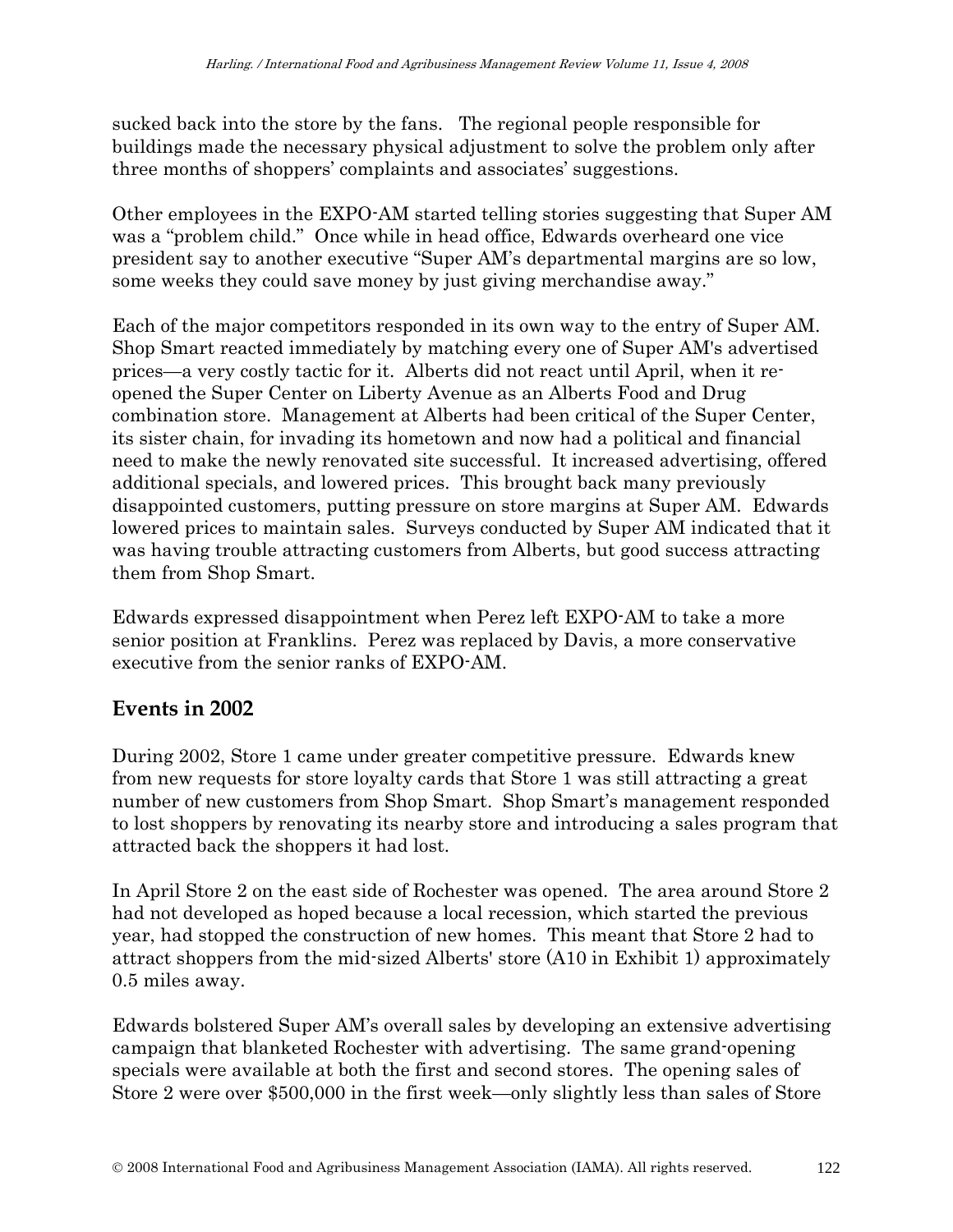1's grand opening. However sales at Store 2 quickly began to falter and, because of the heavy promotions, the two stores had combined losses of \$250,000 for the first period following the grand opening. For 2002 sales at Store 1 were 18 percent lower than the previous year and Super-AM had losses of \$2.7 million. No bonus incentive was paid to the associates at either store at the end of that year.

## **Developing the Plan**

Davis called Edwards on March 14th to ask him to develop a turnaround plan given the poor performance of the banner (See Exhibit 8). Davis said that there had been talk at headquarters of putting Super AM under an EXPO-AM supervisory team consisting of a District Manager and four EXPO-AM merchandisers. Head office would take over control of advertising, pricing, and revert to EXPO-AM's labor contract. Super AM's two merchandisers would be re-assigned to other positions within the company.

|                                | Actual 2000  |          | Actual 2001     |         | Actual 2002     |         | Actual 2003   |         | Aggregate to date |         |
|--------------------------------|--------------|----------|-----------------|---------|-----------------|---------|---------------|---------|-------------------|---------|
|                                | (1 period*)  |          | (13 periods-FY) |         | (13 periods-FY) |         | (Periods 1-2) |         | (29 periods)      |         |
|                                | $($ \$000'S) | (%)      | $($ \$000'S)    | (%)     | $($ \$000'S)    | (%)     | (\$000'S)     | (%)     | (5000'S)          | (% )    |
| <b>Store Sales</b>             |              |          |                 |         |                 |         |               |         |                   |         |
| Grocery                        | 1,631        | 65.6%    | 14,390          | 67.1%   | 20,585          | 68.0%   | 4,103         | 67.5%   | 40.709            | 67.5%   |
| Meat                           | 388          | 15.6%    | 3,314           | 15.4%   | 4,636           | 15.3%   | 914           | 15.0%   | 9,252             | 15.3%   |
| Deli                           | 100          | 4.0%     | 797             | 3.7%    | 1,042           | 3.4%    | 193           | 3.2%    | 2,133             | 3.5%    |
| Bakery                         | 73           | 2.9%     | 561             | 2.6%    | 722             | 2.4%    | 126           | 2.1%    | 1,483             | 2.5%    |
| Produce                        | 293          | 11.8%    | 2,397           | 11.2%   | 3,293           | 10.9%   | 740           | 12.2%   | 6,724             | 11.2%   |
| <b>Total Sales</b>             | 2,485        | 100.0%   | 21,460          | 100.0%  | 30,279          | 100.0%  | 6,076         | 100.0%  | 60,300            | 100.0%  |
| <b>Store Margins</b>           |              |          |                 |         |                 |         |               |         |                   |         |
| Grocery                        | 301          | 18.4%    | 2,251           | 15.6%   | 2,951           | 14.3%   | 524           | 12.8%   | 6,027             | 14.8%   |
| Meat                           | 48           | 12.2%    | 522             | 15.7%   | 574             | 12.4%   | 139           | 15.2%   | 1,282             | 13.9%   |
| Deli                           | 40           | 40.1%    | 290             | 36.3%   | 322             | 30.9%   | 58            | 30.1%   | 710               | 33.3%   |
| Bakery                         | 29           | 39.8%    | 204             | 36.4%   | 267             | 37.0%   | 45            | 35.7%   | 545               | 36.8%   |
| Produce                        | 79           | 27.0%    | 633             | 26.4%   | 728             | 22.1%   | 154           | 20.8%   | 1,594             | 23.7%   |
| <b>Total Store Margins</b>     | 497          | 20.0%    | 3,900           | 18.2%   | 4.842           | 16.0%   | 920           | 15.1%   | 10,159            | 16.8%   |
| <b>LESS Adjustments</b>        | 160          | 6.4%     | 1,490           | 6.9%    | 1,940           | 6.4%    | 188           | 3.1%    | 3,778             | 6.3%    |
| <b>Net Total Store Margins</b> | 337          | 13.6%    | 2,410           | 11.2%   | 2,902           | 9.6%    | 732           | 12.0%   | 6,381             | 10.6%   |
|                                |              |          |                 |         |                 |         |               |         |                   |         |
| Total Store Income**           | 760          | 30.6%    | 4,326           | 20.2%   | 6,009           | 19.8%   | 1,319         | 21.7%   | 12,415            | 20.6%   |
| <b>Total Labor</b>             | 255          | 10.3%    | 2,134           | 9.9%    | 3,427           | 11.3%   | 695           | 11.4%   | 6.510             | 10.8%   |
| <b>Total Advertising</b>       | 152          | 6.1%     | 605             | 2.8%    | 698             | 2.3%    | 159           | 2.6%    | 1,614             | 2.7%    |
| <b>Total Supplies</b>          | 25           | 1.0%     | 239             | 1.1%    | 296             | 1.0%    | 58            | 1.0%    | 618               | 1.0%    |
| <b>Total Variable Expense</b>  | 432          | 17.4%    | 2,978           | 13.9%   | 4,421           | 14.6%   | 912           | 15.0%   | 8,742             | 14.5%   |
| <b>Selling Profit</b>          | 329          | 13.2%    | 1,349           | 6.3%    | 1,588           | 5.2%    | 422           | 6.9%    | 3,687             | 6.1%    |
| <b>Operating Expense</b>       | 194          | 7.8%     | 392             | 1.8%    | 722             | 2.4%    | 153           | 2.5%    | 1.460             | 2.4%    |
| <b>Occupancy Expense</b>       | 88           | 3.5%     | 1,573           | 7.3%    | 2,972           | 9.8%    | 614           | 10.1%   | 5,247             | 8.7%    |
| <b>Opening Expense</b>         | 743          | 29.9%    | 54              | 0.3%    | 599             | 2.0%    | 31            | 0.5%    | 1,427             | 2.4%    |
| <b>Total Fixed Expenses</b>    | 1,025        |          | 2,019           |         | 4,292           |         | 798           |         | 8,134             |         |
| Store Contribution***          | (696)        | $-28.0%$ | (670)           | $-3.1%$ | (2,704)         | $-8.9%$ | (376)         | $-6.2%$ | (4, 447)          | $-7.4%$ |

### Exhibit 8: Consolidated performance of Super-AM, 2000-2003

 $*$  1 period = 4 weeks

\*\* Total Store Income = Total Sales - Cost of Merchandise - Total Store Margins

\*\*\* Store Contribution is not final profit. Divisional and Group Administration must still be subtracted as well as taxes.

© 2008 International Food and Agribusiness Management Association (IAMA). All rights reserved. 123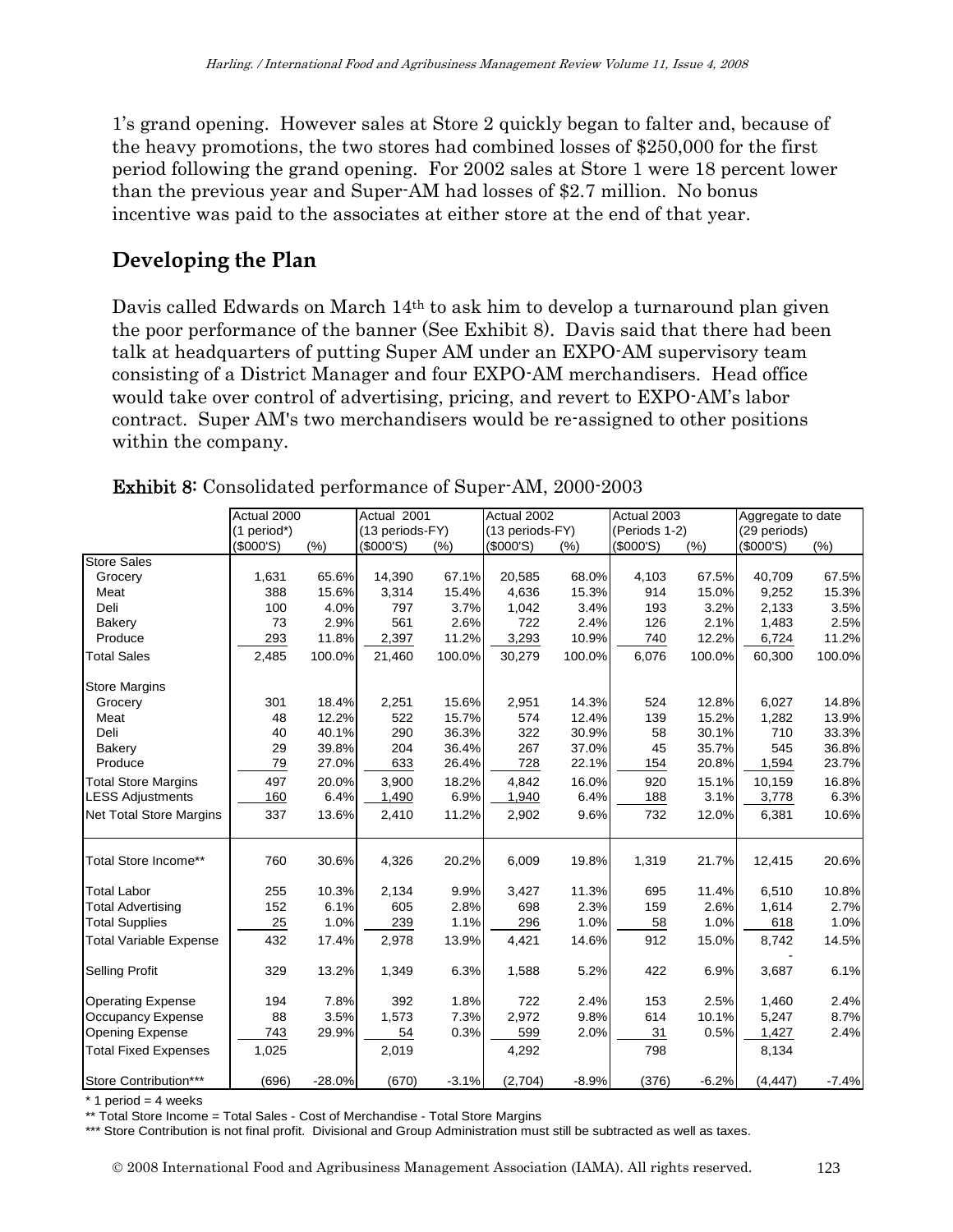Edwards knew that standard EXPO-AM merchandising practices would eliminate the specialty products and local products brought in to cater to the local population. Store prices would also be increased to raise margins to match those of EXPO-AM's stores. Operations in the store would also change. Personnel bagging customers' orders would be eliminated because time studies showed that two cashiers were more productive because a "bagger" only speeded up the checkout by 50 percent. Wage costs would be reduced by eliminating some departments and collapsing others so that employees worked several different departments. Employee hours would be reduced. This would mean cutting back the hours of specialized employees like meat cutters. GSP meetings would be minimized or ignored. Store hours would be reduced from 24 hours a day to the EXPO-AM's standard of 8 AM to 10 PM. Edwards summarized the impact of such changes in a chart like the one he had created when planning Super AM's offer (See Exhibit 9).

Edwards said to his wife, "I feel terrible about what will happen. Management has little appreciation for gain sharing—none of them have been trained in GSP. Associates bring forward good suggestions but I know they aren't going to be

|                                     | Alberts          | Shop<br>Smart  | Super<br>AM    | Comments regarding Super AM's strategy                        |
|-------------------------------------|------------------|----------------|----------------|---------------------------------------------------------------|
| <b>Consumer Base Advantages</b>     |                  |                |                |                                                               |
| Advertising                         | $++$             | $+$            | $\blacksquare$ | Ad space cut back                                             |
| <b>Customer Service</b>             | $+$              | $^{+}$         |                | Insufficient hours allotted by headquarters                   |
| Every-day pricing                   | $^{\mathrm{++}}$ | $\mathrm{+}$   |                | Limited in store specials and no matching<br>Albert's pricing |
| Environment                         | $+$              |                | $+$            | Have the newest store, but Alberts has been<br>upgrading      |
| Hours of operation                  |                  |                |                | Standard hours of operation                                   |
| Location                            | $++$             | $++$           | $+$            | Has three stores                                              |
| Quality of perishables              | $++$             | $\ddot{}$      | $\blacksquare$ | Tight reduction and refund policy                             |
| Variety                             | $++$             | $\mathrm{+}$   | $+$            | Few ethnic and many EXPO AM private label<br>products         |
| Weekly features                     | $+$              |                | $\ddot{}$      | Fewer specials with smaller reductions                        |
| <b>Total Consumer Advantages</b>    | 13               | 7              | $\overline{4}$ |                                                               |
| <b>Operational Based Advantages</b> |                  |                |                |                                                               |
| Advertising cost                    | $++$             | $+$            |                | Fewer sales $=$ fewer ads $=$ fewer sales and so on           |
| Department margins                  | $^{++}$          | $\ddot{}$      |                | Low sales producing low margins                               |
| Occupancy costs                     | $^{+}$           | $++$           |                | Highest rent                                                  |
| Wage costs                          |                  |                |                |                                                               |
| Wage rate                           |                  | $\blacksquare$ | $^{+}$         | Wage rates maturing                                           |
| Productivity                        | $++$             | $\ddot{}$      | ٠              | Low sales $\rightarrow$ low productivity                      |
| <b>Total Operational Advantages</b> | 7                | 5              | 1              |                                                               |
| <b>Overall Advantages</b>           | 20               | 12             | 5              | Alberts dominates                                             |

\* Where + indicates a favorable situation, and ++ a very favorable situation. Source: Prepared by Ted Edwards